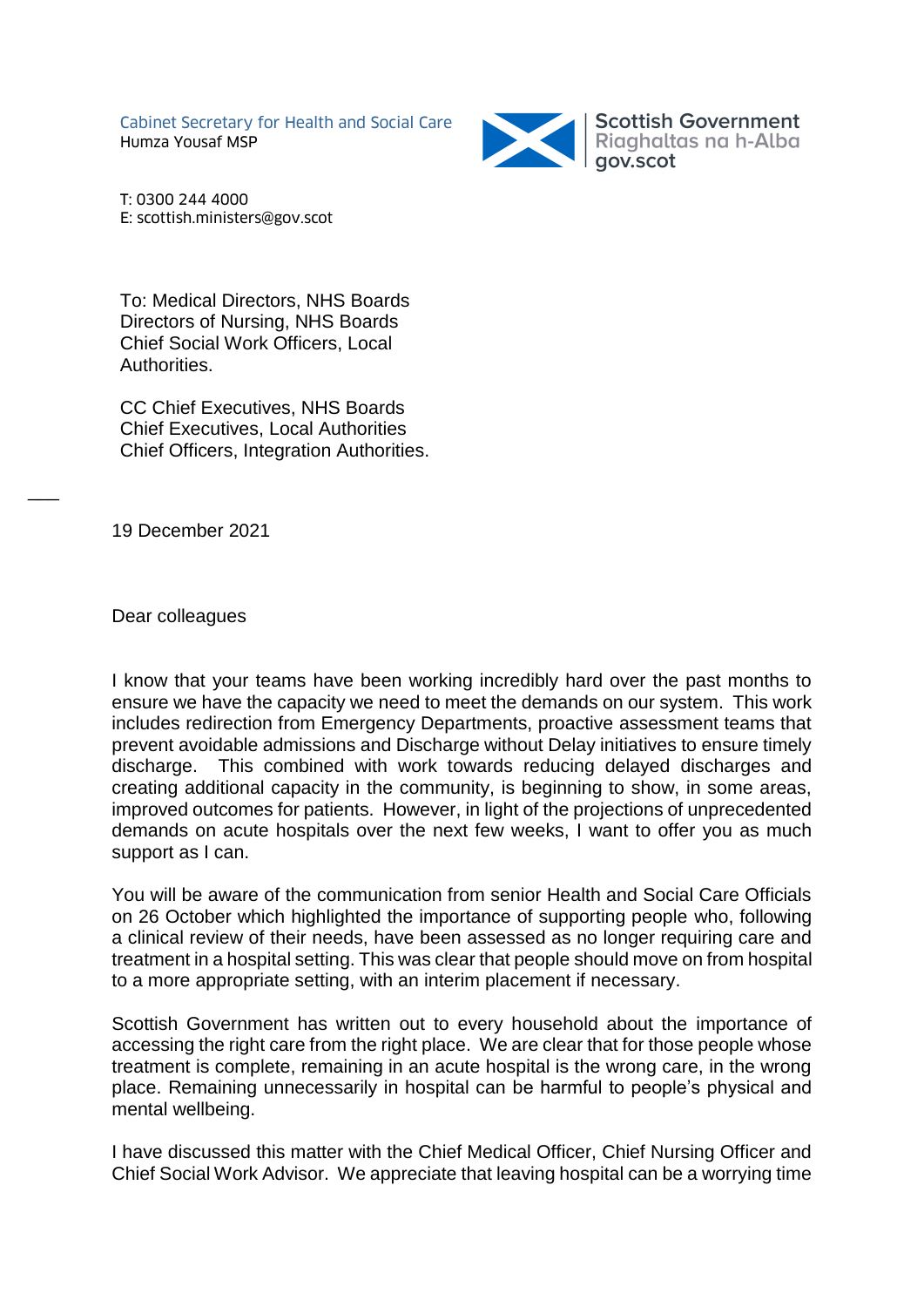for both the patient and their family and carers. We are also aware of the current difficulties in sourcing care at home provision in some areas. Until that can be resolved, we expect local partnerships to use available care home capacity to provide alternative short-term care. This needs to have a rehabilitative, re-abling focus. Wherever possible, patients should be offered the widest range of choices available, to enable them to secure the best fit for their needs. Only in extreme circumstances should patients only have the opportunity to consider a single placement. Every effort should be made to ensure that, any individual who is moved to interim care can be located in an area which enables family members, carers and loved ones to visit them.

Local areas should continue to follow the advice contained in [CEL 32 \(2013\)](https://www.sehd.scot.nhs.uk/mels/cel2013_32.pdf) Guidance on Choosing a Care Home, which states the need for individuals to make an interim choice, where their preferred home is not available.

Arranging such moves will involve sensitive conversations with families and I know that you will support staff in having these discussions, along with strong professional leadership and a clear escalation route where required, for among all the choices people will have, simply remaining in hospital cannot be one of them. As you will all be aware, it is also important that local partnerships and other public bodies have in place, or continue to have in place, measures which seek to mitigate against the risk and spread of infection from Covid-19 when patients from hospital are being discharged to care homes or other communal settings.

As stated in previous advice about interim placements, the consent of individual patients should be sought to an interim placement. Where individuals do not have capacity to give consent but have someone who can do that for them such as Powers of Attorney or court-appointed guardians the consent of that person should be sought.

To that end I attach a draft escalation letter that you should adapt for local use to take account of the different circumstances that individuals may be in. This escalation letter should only be used once all other options under the Choice guidance have been exhausted.

You will want to check and ensure you are content with this material from your perspective. As local partnerships will know, it will be important that individuals discharged from hospital, and their families, are clear about the reasons why they need to leave hospital and what has been done to try and accommodate their needs.

Kind regards,

**HUMZA YOUSAF**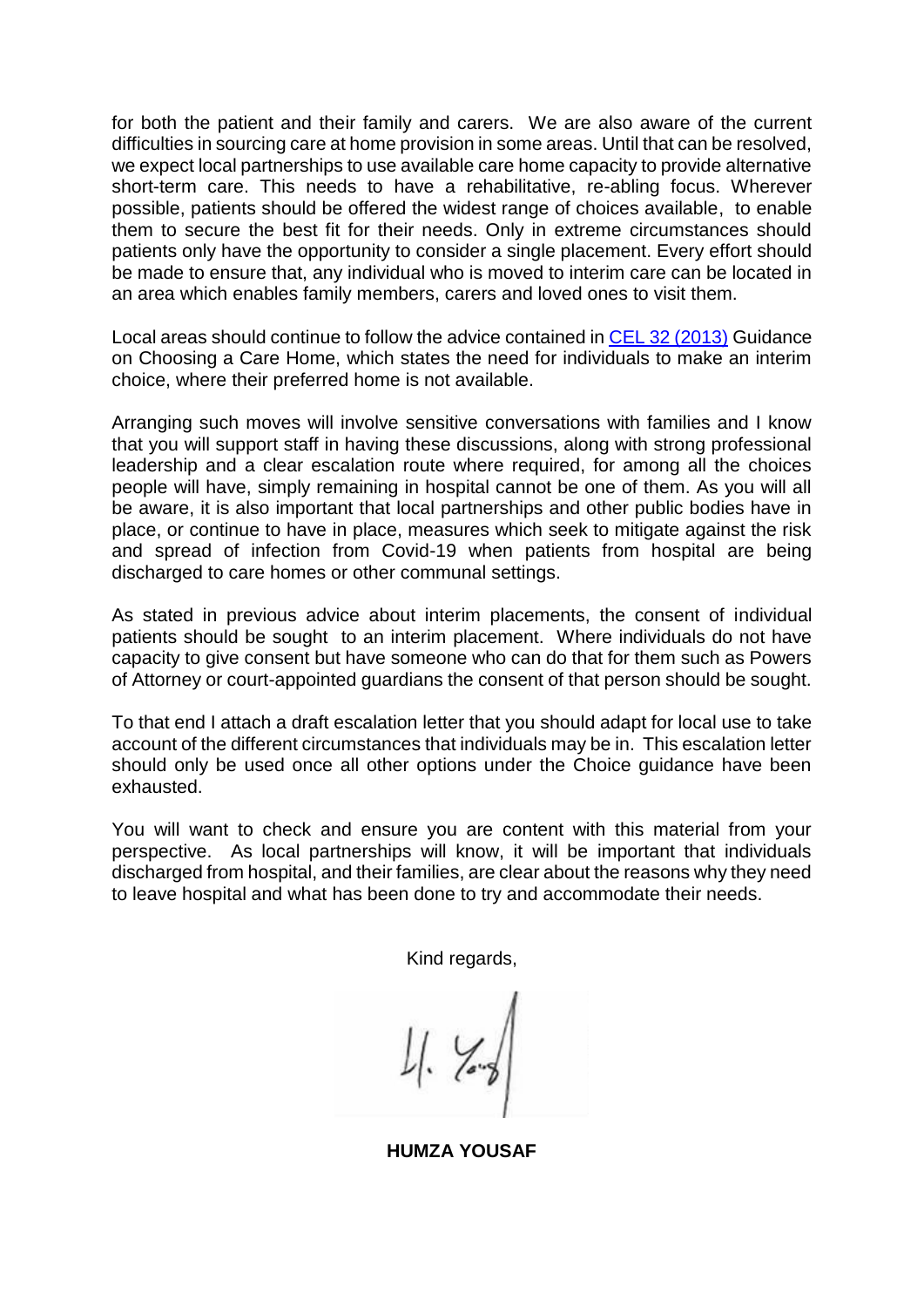## TEXT of Draft Escalation Letter

I understand that you/your relative have/has been receiving care on Ward x in xxxxxx hospital, and the clinical team caring for you/your relative have agreed that you/your relative no longer need hospital care, and it is appropriate and safe to move onto the next stage of care.

Regrettably [**Partnership**] is experiencing very serious pressures across both health and social care and these are significantly impacting every service. These pressures come from high levels of demand along with challenges around staffing, and have been made worse as a result of COVID-19. The expectation is that these are set to continue into winter months.

Over the last few months there have been significant increases in the number of

- **People needing emergency treatment**
- people who are delayed in hospitals waiting for care and support packages
- **people waiting for care and support packages at home**
- **P** people requiring more care and support than previously

Currently, these pressures are greater than experienced at any time during either the first or second waves of the COVID-19 pandemic and require decisions to be made about placements to be managed differently than in the past, in what are unprecedented times.

Ordinarily we would want you/your relative to receive the care at home you/you relative needs/ move to a Care Home of your choice but due to these unprecedented times this is not immediately possible.

Due to the significant and ongoing service pressures, whilst every effort has been made to try and accommodate your preferences, we are currently unable to **fulfil your** package of home care/secure a place in your preferred care home of choice at this time. Whilst we have not be able to place you in the care home of your choosing, at this time, we have offered you a range of options and we have made our decision taking account of your preferences and based on the care home places available at this time.

Our top priority is to ensure that, where possible, you/your relative receive the right care in the most appropriate place for the best recovery possible. I understand that, after listening to your/your relatives views and seeking to take these into account where possible, the team caring for you have agreed that vou/your relative requirels care at home / you/your relatives preferred choice of care home is xxxxx.

It has therefore been determined that it is in your//your relatives best interests that you/your relative to be discharged, on a temporary basis, to **xxxxx**.

When hospital care and services are no longer needed, there is strong evidence that it is beneficial for someone's physical and mental wellbeing if recovery is achieved in a homely environment out with hospital. Staying in hospital for longer than necessary may reduce independence, result in a loss of muscle strength and increase the risk of